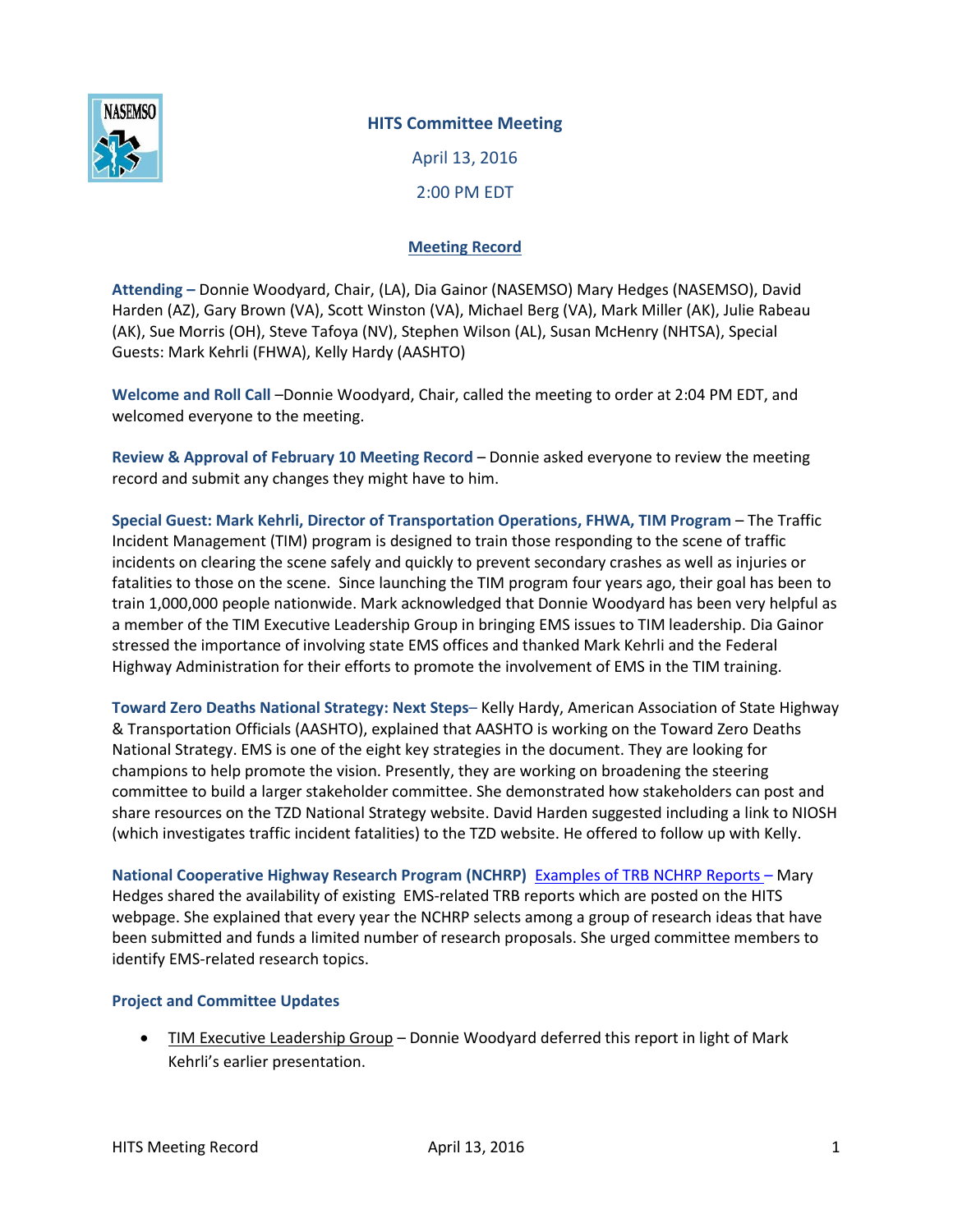• Safe Transport of Children (STC) Committee - Sue Morris, the HITS representative on the STC committee, said she participated in the most recent meeting of the STC Committee by webinar but was not able to attend in person. She appreciated the presentations from Dr. Marilyn Bull and others. Mary Hedges added that the Safe Transport of Children Committee held its first inperson meeting in Bethesda last week at the NASEMSO Spring Meeting. Three presenters shared their perspective on what has been done to promote the safe transport of children in ambulances, as well as but what still needs to be done to ensure there are safe mechanisms for securing children in ambulances.

## **Collaboration between State Highway Safety Officials and State EMS Officials**

Ohio's Experience – Sue Morris shared the following activities that her state office.

- Traffic Records Coordinating Committee (TRCC) involvement They helped redesign the Ohio Traffic Crash Report (OH-1). While it mirrored MMUCC, the Division of EMS took extreme interest in the field where the agency that transported the patient is documented. In previous versions of the OH-1, that field was an open text field that frequently answered with "Medic 1" or "Rescue 154". They requested that the field document the name of the agency and offered their EMS code list to enable linking the crash report to the corresponding record within the EMS Incident Reporting System (EMSIRS).
- Linking EMS data with crash data –The EMS office obtained NHTSA funding to purchase a customizable-off-the-shelf database. This database will create linkage across the patient care continuum from prehospital to acute care to rehabilitative care. Ohio has over 13 million records in the three databases and has increased staff in order to analyze the data. With the potential of linking, Ohio may be able to look at outcome data. Combine that with the potential of linking the OH-1, they would then be able to correlate crash data with severity scores giving a better idea of severity of injury in motor vehicle crashes. Additionally, they looked at ambulance crashes as reported on the Ohio Traffic Crash Report (OH-1). This enabled them to look at traffic conditions, road conditions, driver fault, driver distraction and multiple other fields. This opened dialog into emergency vehicle operator courses that are available.
- Strategic Highway Safety Plan (SHSP) EMS in Ohio is represented on the Strategic Highway Safety Plan as a member of the Steering Committee and the Executive Committee.
- Traffic Records Assessment Ohio underwent the Traffic Records Assessment between November 2014 and February 2015. The 123 questions in the EMS/Injury Surveillance section were interesting. While Ohio scored well in Description and Contents, Applicable Guidelines, Data Dictionaries and Procedure/Process Flow, the scores in Interfaces and Data Quality Control Programs showed a need for improvement.
- Traffic Incident Management (TIM) training When the Ohio EMS division announced the TIM training through its listserv, the response was so great that registration had to be automated.

**National Summit on Transportation in Rural America, September 7-9, Denver** – Donnie reminded meeting attendees that information is available for the National Summit on Transportation in Rural America at **[Rural Safety Center.](http://ruralsafetycenter.org/news-events/moving-rural-america-summit/)**